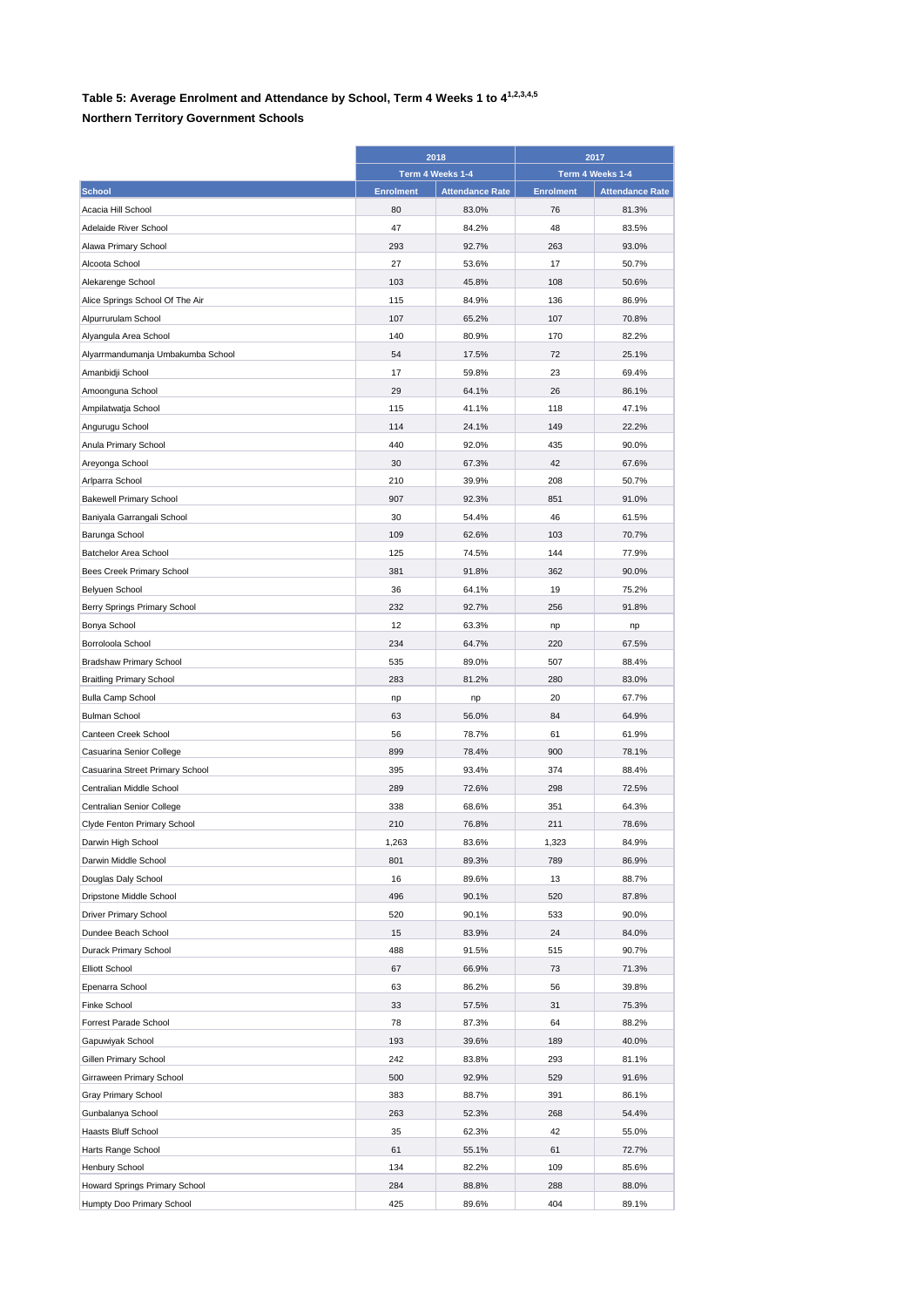|                                                                  |                        | 2018             |                        | 2017             |                        |
|------------------------------------------------------------------|------------------------|------------------|------------------------|------------------|------------------------|
|                                                                  |                        |                  | Term 4 Weeks 1-4       |                  | Term 4 Weeks 1-4       |
| <b>School</b>                                                    |                        | <b>Enrolment</b> | <b>Attendance Rate</b> | <b>Enrolment</b> | <b>Attendance Rate</b> |
| Imanpa School                                                    |                        | 14               | 65.6%                  | 23               | 66.4%                  |
| Jabiru Area School                                               |                        | 194              | 75.2%                  | 226              | 75.6%                  |
| Jilkminggan School                                               |                        | 98               | 65.7%                  | 83               | 51.5%                  |
| Jingili Primary School                                           |                        | 337              | 90.2%                  | 333              | 89.9%                  |
| Kalkaringi School                                                |                        | 169              | 45.6%                  | 161              | 53.5%                  |
| Karama Primary School                                            |                        | 198              | 85.6%                  | 206              | 88.1%                  |
| Katherine High School                                            |                        | 570              | 63.5%                  | 571              | 65.2%                  |
| Katherine School Of The Air                                      |                        | 165              |                        | 160              | 100.0%                 |
|                                                                  |                        |                  | 86.0%                  |                  |                        |
| Katherine South Primary School                                   |                        | 394              |                        | 391              | 86.7%                  |
| Kiana School                                                     |                        | np               | np                     | np               | np                     |
| Kintore Street School                                            |                        | 50               | 76.0%                  | 54               | 79.3%                  |
| Lajamanu School                                                  |                        | 190              | 44.5%                  | 206              | 51.0%                  |
| Laramba School                                                   |                        | 58               | 58.6%                  | 61               | 65.0%                  |
| Larapinta Primary School                                         |                        | 365              | 87.3%                  | 375              | 84.0%                  |
| Larrakeyah Primary School                                        |                        | 477              | 91.7%                  | 505              | 92.1%                  |
| Leanyer Primary School                                           |                        | 578              | 91.3%                  | 597              | 90.8%                  |
| Ludmilla Primary School                                          |                        | 99               | 85.0%                  | 95               | 84.2%                  |
| MacFarlane Primary School                                        |                        | 231              | 67.0%                  | 237              | 67.8%                  |
| <b>Malak Primary School</b>                                      |                        | 231              | 86.6%                  | 251              | 83.7%                  |
| Mamaruni School                                                  |                        | 50               | 59.0%                  | 67               | 48.9%                  |
| Maningrida College                                               |                        | 526              | 37.1%                  | 611              | 42.0%                  |
| Manunda Terrace Primary School                                   |                        | 184              | 81.6%                  | 175              | 82.2%                  |
| Manyallaluk School                                               |                        | 27               | 48.9%                  | 21               | 68.9%                  |
| Mataranka School                                                 |                        | 36               | 86.1%                  | 36               | 80.2%                  |
| Mbunghara School                                                 |                        | 15               | 84.7%                  | 14               | 66.5%                  |
| Middle Point School                                              |                        | 24               | 68.3%                  | 21               | 73.6%                  |
| Milikapiti School                                                |                        | 66               | 73.4%                  | 74               | 80.1%                  |
|                                                                  |                        | 370              | 49.2%                  | 328              | 46.0%                  |
| Milingimbi School                                                |                        | 217              |                        | 216              |                        |
| Millner Primary School                                           |                        |                  | 82.2%                  |                  | 85.5%                  |
| Milyakburra School                                               |                        | 22               | 45.4%                  | 18               | 39.6%                  |
| Minyerri School                                                  |                        | 170              | 49.5%                  | 186              | 60.5%                  |
| Moil Primary School                                              |                        | 210              | 91.3%                  | 254              | 86.5%                  |
| Moulden Primary School                                           |                        | 311              | 79.5%                  | 343              | 81.7%                  |
| Mount Allan School                                               |                        | 49               | 49.4%                  | 69               | 62.9%                  |
| Mulga Bore School                                                |                        | 13               | 71.3%                  | np               | np                     |
| Murray Downs School                                              |                        | 14               | 61.6%                  | 17               | 75.3%                  |
| Mutitjulu School                                                 |                        | 41               | 64.1%                  | 34               | 59.3%                  |
| Nakara Primary School                                            |                        | 593              | 91.1%                  | 591              | 89.0%                  |
| Nemarluk School                                                  |                        | 154              | 87.7%                  | 149              | 86.4%                  |
| Neutral Junction School                                          |                        | 28               | 60.0%                  | 22               | 60.4%                  |
| Newcastle Waters School                                          |                        | 18               | 85.9%                  | 14               | 84.4%                  |
| Nganambala School                                                |                        | 24               | 96.9%                  | 28               | 68.6%                  |
| Nganmarriyanga School                                            |                        | 145              | 47.0%                  | 158              | 46.3%                  |
| Ngukurr School                                                   |                        | 263              | 47.8%                  | 271              | 51.5%                  |
| Nhulunbuy High School                                            |                        | 295              | 79.2%                  | 244              | 76.2%                  |
| Nhulunbuy Primary School                                         |                        | 439              | 82.8%                  | 446              | 83.5%                  |
| Nightcliff Middle School                                         |                        | 284              | 85.4%                  | 249              | 85.0%                  |
| Nightcliff Primary School                                        |                        | 636              | 90.1%                  | 597              | 91.8%                  |
|                                                                  |                        | 514              | 100.0%                 | 381              | 100.0%                 |
| Northern Territory School of Distance Education<br>Ntaria School |                        | 177              | 56.1%                  | 179              | 48.8%                  |
|                                                                  |                        |                  |                        |                  |                        |
| Numbulwar School                                                 |                        | 141              | 43.6%                  | 166              | 40.3%                  |
| Nyirripi School<br>Palmerston Senior College                     |                        | 31               | 46.5%                  | 41               | 48.0%                  |
| Palmerston College                                               | Rosebery Middle School | 1,051            | 80.5%                  | 1,024            | 79.9%                  |
| Papunya School                                                   |                        | 153              | 29.0%                  | 123              | 48.5%                  |
| Parap Primary School                                             |                        | 506              | 92.5%                  | 541              | 92.3%                  |
| Peppimenarti School                                              |                        | 42               | 66.9%                  | 63               | 66.5%                  |
| Pigeon Hole School                                               |                        | 29               | 79.5%                  | 25               | 77.9%                  |
| Pine Creek School                                                |                        | 34               | 65.3%                  | 34               | 55.9%                  |
| Pularumpi School                                                 |                        | 62               | 74.5%                  | 60               | 77.2%                  |